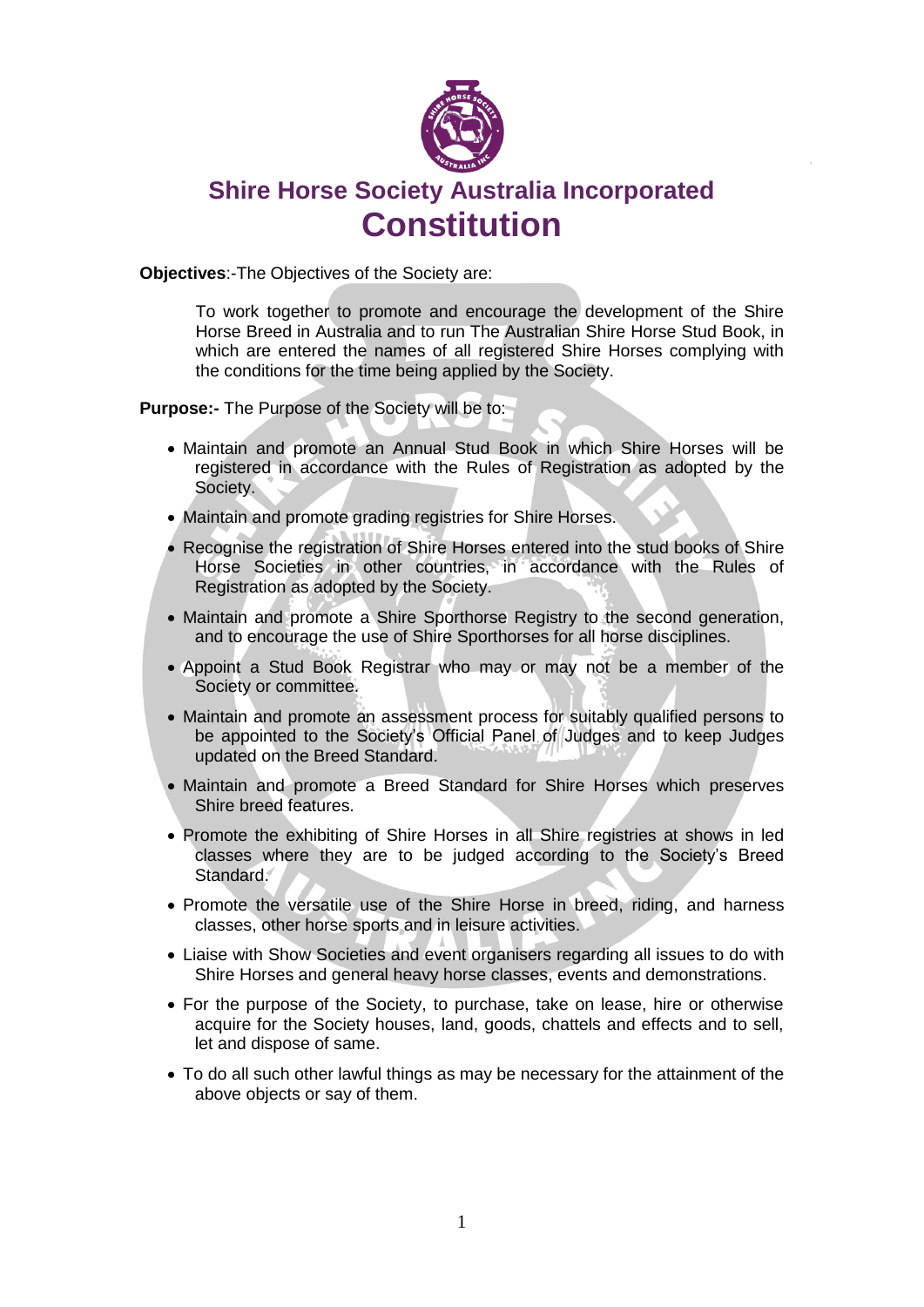# **Contents**

| Part 1                                                                         |                                                                       |  |
|--------------------------------------------------------------------------------|-----------------------------------------------------------------------|--|
| 1                                                                              |                                                                       |  |
| Part 2                                                                         |                                                                       |  |
| 2<br>3<br>4<br>5<br>6<br>$\overline{7}$<br>8<br>9<br>10<br>11<br>12<br>13      |                                                                       |  |
| 14<br>15<br>16<br>17<br>18<br>19<br>20                                         | Appointment of association members as committee members to constitute |  |
| 21<br>22<br>23<br>24                                                           |                                                                       |  |
| Part 4<br>25<br>26<br>27<br>28<br>29<br>30<br>31<br>32<br>33<br>34<br>35<br>36 | Adjournment                                                           |  |
| Part 5<br>37<br>38<br>39<br>40<br>41<br>42<br>43<br>44<br>45<br>46             |                                                                       |  |
| 47                                                                             |                                                                       |  |

 $\sim$   $\sigma$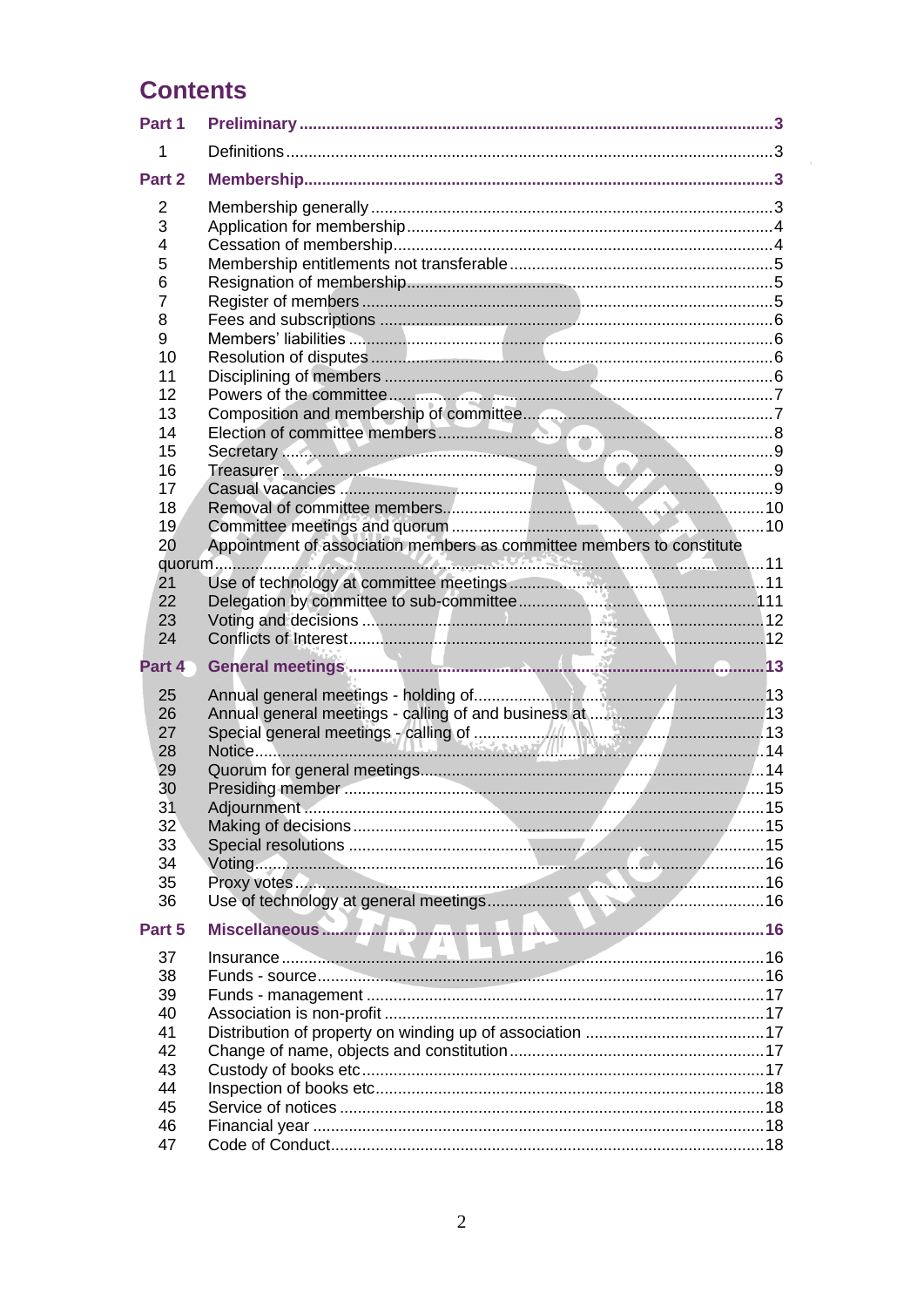## <span id="page-2-0"></span>**Part 1 Preliminary**

### <span id="page-2-1"></span>**1 Definitions**

(1) In this constitution:

#### *secretary* means:

- (a) the person holding office under this constitution as secretary of the association, or
- (b) if no person holds that office the public officer of the association.

*special general meeting* means a general meeting of the association other than an annual general meeting.

*the Act* means the *[Associations Incorporation Act 2009](http://www.legislation.nsw.gov.au/xref/inforce/?xref=Type%3Dact%20AND%20Year%3D2009%20AND%20no%3D7&nohits=y)*.

*the Regulation* means the *[Associations Incorporation Regulation 2016.](http://www.legislation.nsw.gov.au/xref/inforce/?xref=Type%3Dsubordleg%20AND%20Year%3D2010%20AND%20No%3D238&nohits=y)*

- (2) In this constitution:
	- (a) a reference to a function includes a reference to a power, authority and duty, and
	- (b) a reference to the exercise of a function includes, if the function is a duty, a reference to the performance of the duty.
- <span id="page-2-2"></span>(3) The provisions of the [Interpretation Act 1987](http://www.legislation.nsw.gov.au/xref/inforce/?xref=Type%3Dact%20AND%20Year%3D1987%20AND%20no%3D15&nohits=y) apply to and in respect of this constitution in the same manner as those provisions would so apply if this constitution were an instrument made under the Act.

## **Part 2 Membership**

## <span id="page-2-3"></span>**2 Membership**

#### **1. Membership qualifications**

- (1) A person is qualified to be an ordinary member of the Society if, but only if:
	- (a) the person is a natural person; and
	- (b) is a permanent resident of Australia; and
	- (c) is the sole owner of a registered Shire Horse as recorded in the Society's Stud Book ('The Australian Shire Horse Stud Book') or
	- (d) in the case of a Shire Horse with owners in partnership as recorded in The Society's Stud Book (The Australian Shire Horse Stud Book), one of the owners is entitled to be an ordinary member, or
	- (e) otherwise, the person's total ownership share in horses with multiple ownership as recorded in the Society's Stud Book ('The Australian Shire Horse Stud Book') must equal 100% of a Shire, in order for that person to be entitled to be an ordinary member and
	- (f) is over 18 years of age; and
	- (g) has been approved for ordinary membership of the Society by the committee of the Society.
- (2) A person is qualified to be an associate member of the Society if, but only if:
	- (a) the person is a natural person; and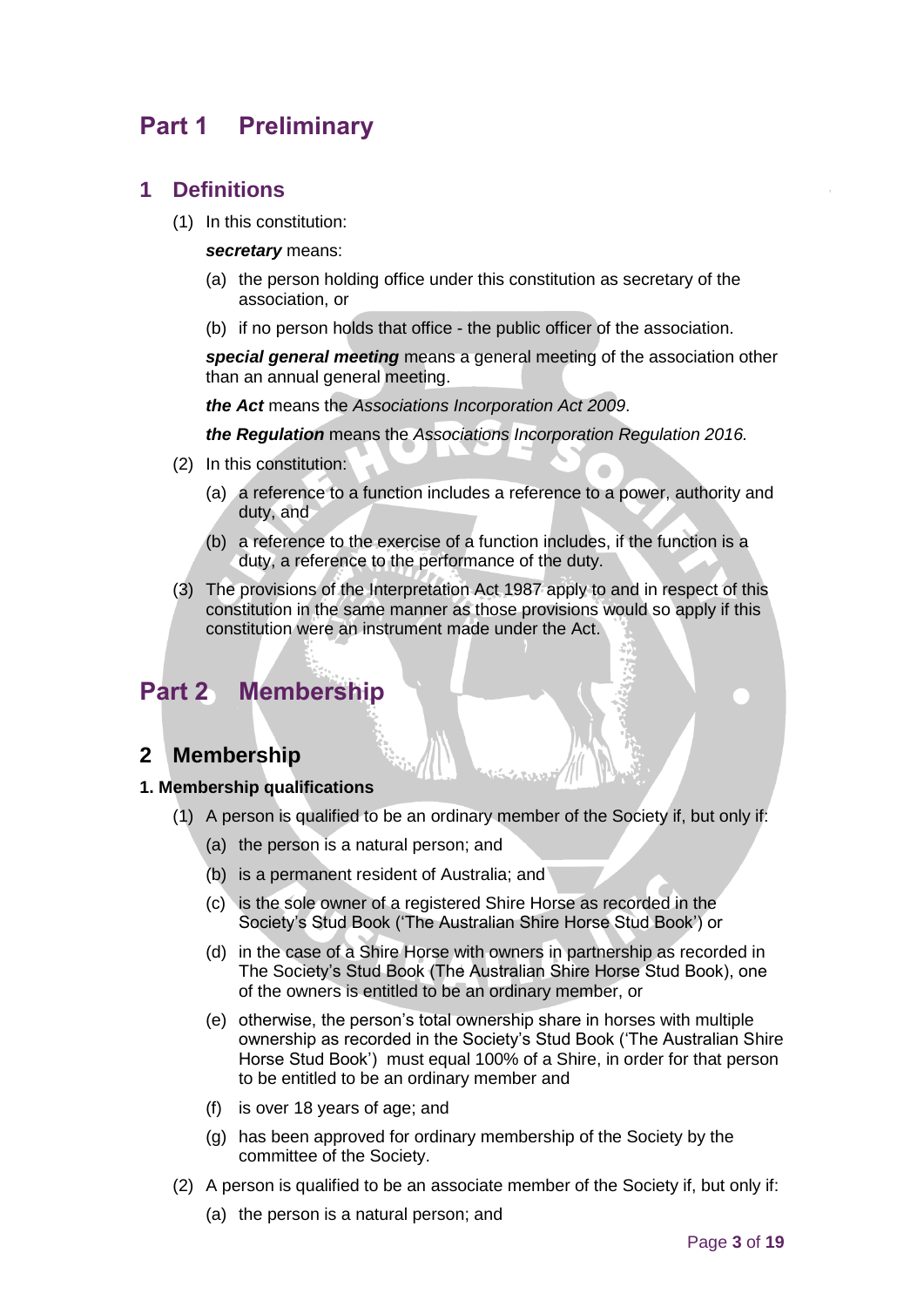- (b) does not own a registered Shire Horse in the Society's stud book as per the qualifications for an ordinary member
- (c) owns a registered Shire Horse on the Society's stud book but elects to be an associate member
- (d) is under 18 years of age
- (e) has been approved for associate membership of the Society by the committee of the Society
- (3) A person is qualified to be a day member of the Society for the purpose of attendance at a Society event:
	- (a) the required paperwork must be completed and the required fee paid
	- (b) day membership only applies for the duration of the event
- (4) The committee may resolve that any natural person who has rendered outstanding distinguished service to the Society be appointed as a life member of the Society by resolution at an Annual General Meeting.

## <span id="page-3-0"></span>**3 Application for membership**

- (1) An application by a person for membership of the Society:
	- (a) must be made in writing, including by email or other electronic means, in the form determined by the committee, and

 $\bullet$ 

- (b) must be lodged, including by electronic means, with the secretary of the association.
- (2) As soon as practicable after receiving an application for membership, the secretary must refer the application to the committee, or to a delegated subcommittee, which is to determine whether to approve or to reject the application.
- (3) As soon as practicable after the committee makes that determination, the secretary must:
	- (a) notify the applicant in writing (including by email or other electronic means, if the committee so determines) that the committee approved or rejected the application (whichever is applicable), and
	- (b) if the committee approved the application, request the applicant to pay (within the period of 28 days after receipt by the applicant of the notification) the sum payable under this constitution by a member as entrance fee and annual subscription.
- (4) The secretary must, on payment by the applicant of the amounts referred to in subclause (3) (b) within the period referred to in that provision, enter or cause to be entered the applicant's name in the register of members and, on the name being so entered, the applicant becomes a member of the association.
- (5) The Secretary shall keep a record of all members approved and refused membership.

## <span id="page-3-1"></span>**4 Cessation of membership**

- (1) A person ceases to be a member of the association if the person:
	- (a) dies, or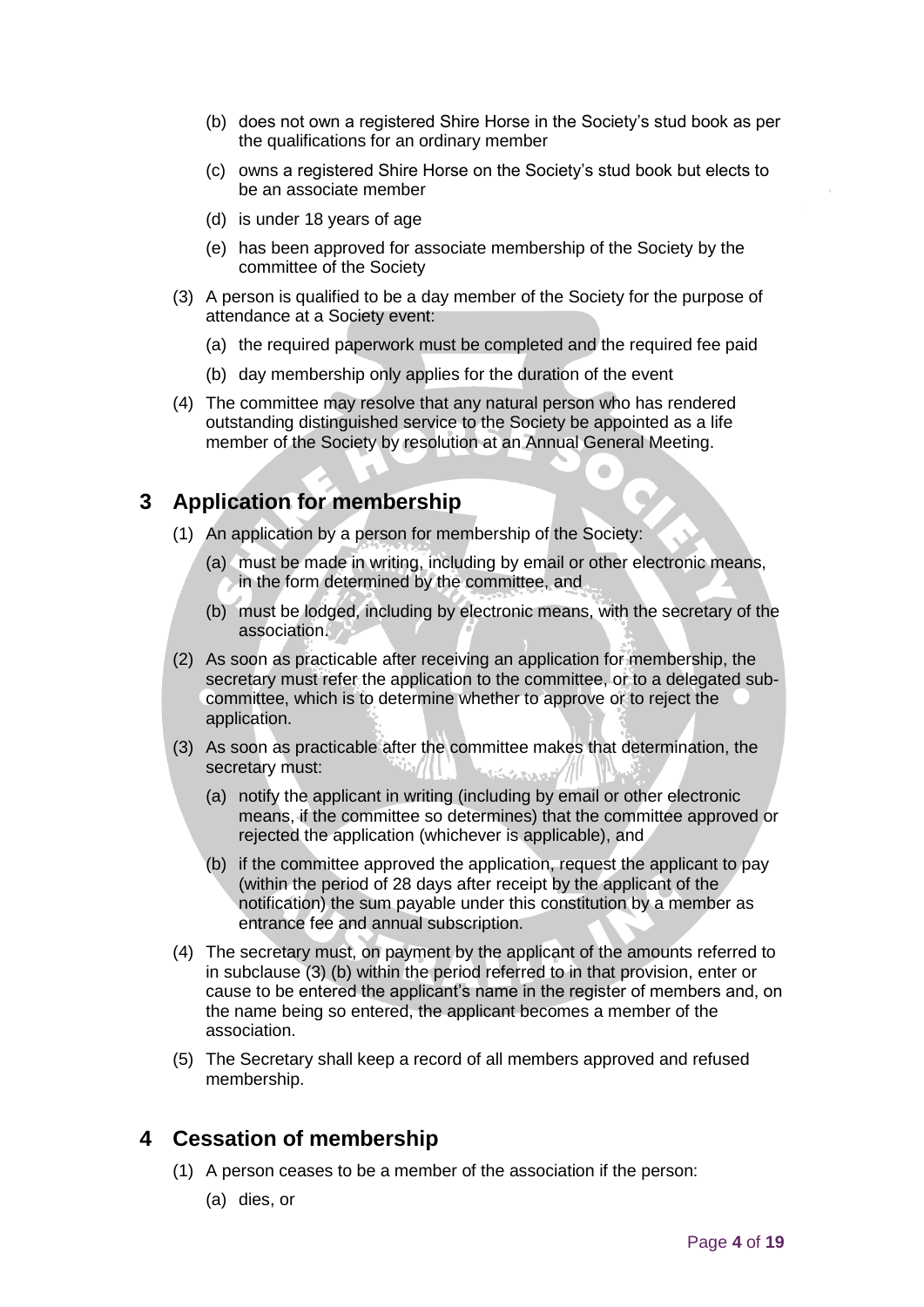- (b) resigns membership, or
- (c) is expelled from the association, or
- (d) fails to pay the annual membership fee under clause 8 (3) within 60 days after the fee is due.

### <span id="page-4-0"></span>**5 Membership entitlements not transferable**

- (1) A right, privilege or obligation which a person has by reason of being a member of the Society:
	- (a) is not capable of being transferred or transmitted to another person, and
	- (b) terminates on cessation of the person's membership.

## <span id="page-4-1"></span>**6 Resignation of membership**

- (1) A member of the association may resign from membership of the association by first giving to the secretary written notice of at least two days of the member's intention to resign and, on the expiration of the period of notice, the member ceases to be a member.
- (2) If a member of the association ceases to be a member under subclause (1), and in every other case where a member ceases to hold membership, the secretary must make an appropriate entry in the register of members recording the date on which the member ceased to be a member.

## <span id="page-4-2"></span>**7 Register of members**

- (1) The secretary must establish and maintain a register of members of the association (whether in written or electronic form) specifying the name and postal, residential or email address of each person who is a member of the association together with the date on which the person became a member.
- (2) The register of members must be kept in New South Wales:
	- (a) at the main premises of the association, or
	- (b) if the association has no premises, at the association's official address.
- (3) The register of members must be open for inspection, free of charge, by any member of the association at any reasonable hour.
- (4) A member of the association may obtain a copy of any part of the register on payment of a fee of not more than \$1 for each page copied.
- (5) The committee may refuse to allow a member to inspect or obtain copies of the register of members in certain circumstances, such as relating to confidential, personal, employment, commercial or legal matters, where giving access may be prejudicial to the interests of the Society.
- (6) If a member requests that any information contained on the register about the member (other than the member's name) not be available for inspection, that information must not be made available for inspection.
- (7) A member must not use information about a person obtained from the register to contact or send material to the person, other than for:
	- (a) the purposes of sending the person a newsletter, a notice in respect of a meeting or other event relating to the association or other material relating to the association, or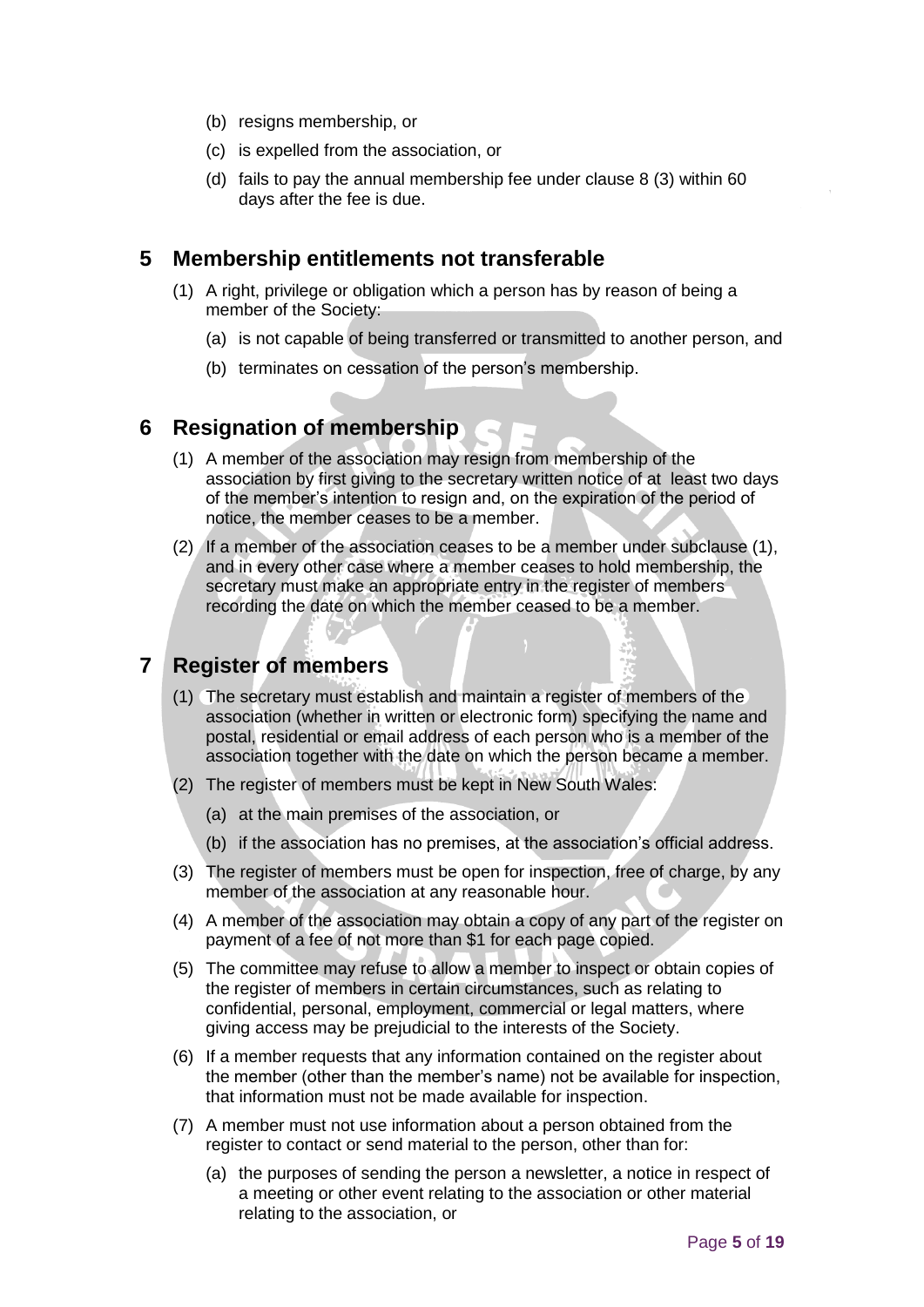- (b) any other purpose necessary to comply with a requirement of the Act or the Regulation.
- (c) Information gained through this process must only be used in direct relation to the business of the Society and must not be transferred to any third party.
- (8) If the register of members is kept in electronic form:
	- (a) it must be convertible into hard copy, and
	- (b) the requirements in subclauses (2) and (3) apply as if a reference to the register of members is a reference to a current hard copy of the register of members.

### <span id="page-5-0"></span>**8 Fees and subscriptions**

- (1) A member of the Society must, on admission to membership, pay to the Society a fee as determined by the committee.
- (2) In addition to any amount payable by the member under subclause (1), a member of the association must pay to the Society an annual membership fee as determined by the committee on a renewal date determined by the committee.
- (3) A member ceases to be a member of the Society if the annual fee is not paid within 60 days after the due date.

### <span id="page-5-1"></span>**9 Members' liabilities**

(1) The liability of a member of the Society to contribute towards the payment of the debts and liabilities of the association or the costs, charges and expenses of the winding up of the association is limited to the amount, if any, unpaid by the member in respect of membership of the association as required by clause 8.

### <span id="page-5-2"></span>**10 Resolution of disputes**

- (1) A dispute between a member and another member (in their capacity as members) of the Society, or a dispute between a member or members and the association, are to be referred to a Community Justice Centre for mediation under the *Community Justice Centres Act 1983*.
- (2) If a dispute is not resolved by mediation within 3 months of the referral to a Community Justice Centre, the dispute is to be referred to arbitration.
- (3) The *Commercial Arbitration Act 2010* applies to a dispute referred to arbitration.

### <span id="page-5-3"></span>**11 Disciplining of members**

- (1) A complaint may be made to the committee by any person that is a member of the association if a member has:
	- (a) has refused or neglected to comply with a provision or provisions of this constitution, or
	- (b) has wilfully acted in a manner prejudicial to the interests of the association.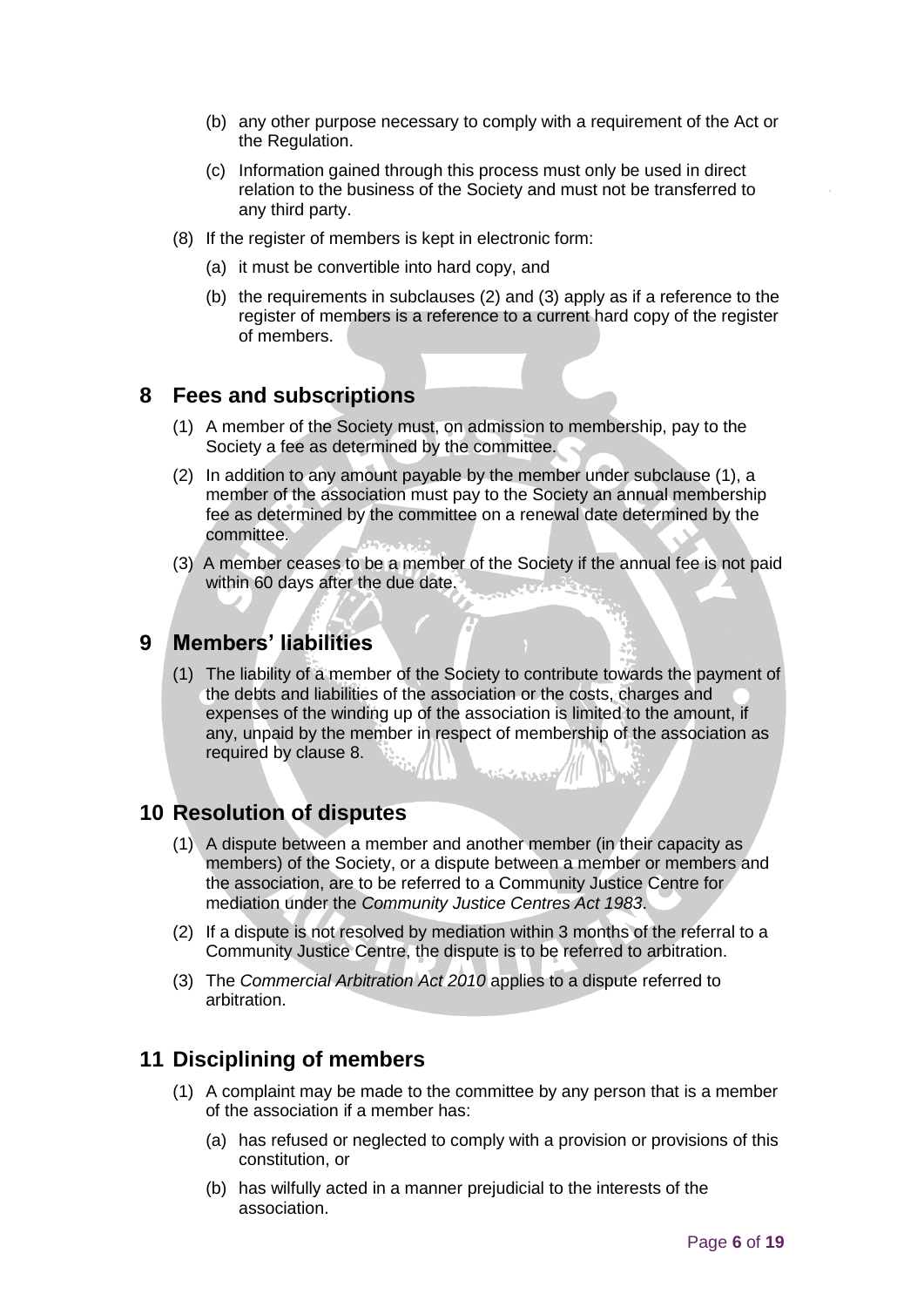- (c) has persistently and wilfully acted in a manner contrary to the Society's Code of Conduct.
- (3) The committee may refuse to deal with a complaint if it considers the complaint to be trivial or vexatious in nature.
- (4) If the committee decides to deal with the complaint, the committee:
	- (a) must cause notice of the complaint to be served on the member concerned, and
	- (b) must give the member at least 14 days from the time the notice is served within which to make submissions to the committee in connection with the complaint, and
	- (c) must take into consideration any submissions made by the member in connection with the complaint.
- (5) The committee may, by resolution, expel the member from the Society or suspend the member from membership of the Society if, after considering the complaint and any submissions made in connection with the complaint, it is satisfied that the facts alleged in the complaint have been proved and the expulsion or suspension is warranted in the circumstances.
- (6) If the committee expels or suspends a member, the secretary must, within 7 days after the action is taken, cause written notice to be given to the member of the action taken, of the reasons given by the committee for having taken that action.

## **Part 3 The committee**

### <span id="page-6-0"></span>**12 Powers of the committee**

- (1) Subject to the Act, the Regulation, this constitution and any resolution passed by the association in general meeting, the committee:
	- (a) is to control and manage the affairs of the association, and
	- (b) may exercise all the functions that may be exercised by the association, other than those functions that are required by this constitution to be exercised by a general meeting of members of the association, and
	- (c) has power to perform all the acts and do all things that appear to the committee to be necessary or desirable for the proper management of the affairs of the association.

### <span id="page-6-1"></span>**13 Composition and membership of committee**

- (1) The committee is to consist of:
	- (a) the office-bearers of the Society, and
	- (b) at least 2, and no more than 6, ordinary committee members, each of whom is to be elected at the annual general meeting of the Society under clause 14.
- (2) The office-bearers of the Society are as follows:
	- (a) the president,
	- (b) the vice-president,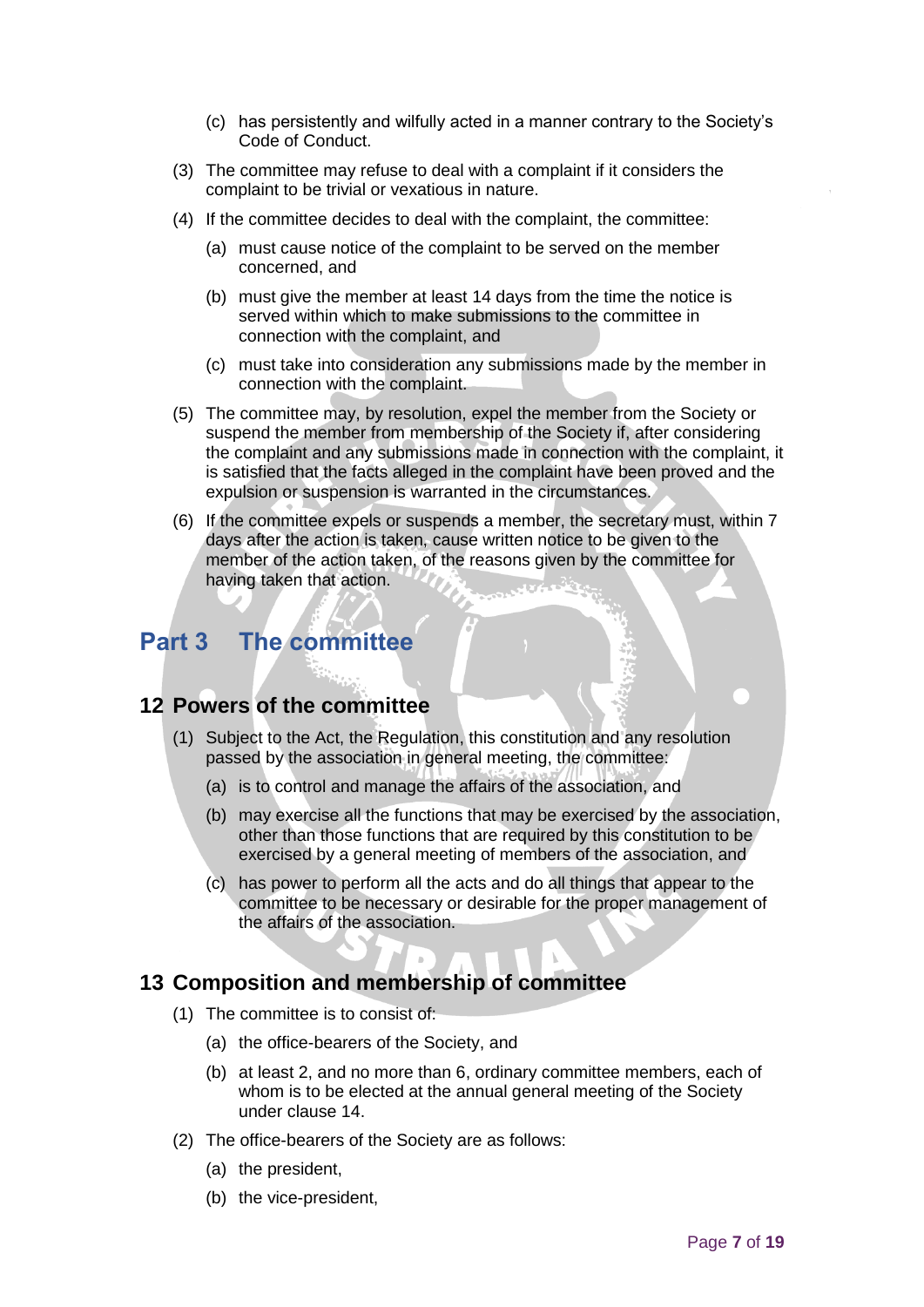- (c) the treasurer,
- (d) the secretary.
- (4) A committee member may hold up to 2 offices (other than both the offices of president and vice-president).
- (5) There is no maximum number of consecutive terms for which a committee member may hold office.

## <span id="page-7-0"></span>**14 Election of Committee members**

- (1) Nominations of candidates for election as office-bearers of the Society or as committee members:
	- (a) must be made in writing, in hard copy or electronic form, signed by 2 members of the Society and accompanied by the written consent of the candidate (which may be endorsed on the form of the nomination), and
	- (b) must be delivered to the secretary of the Society at least 30 days before the date fixed for the holding of the annual general meeting at which the election is to take place.
- (2) A person nominated as a candidate for election as an office-bearer or as a committee member of the Society must be an ordinary member of the Society and must not be an office holder or member of the committee of any other heavy horse association for the three months previous to the annual general meeting Notice being sent.
- (3) If insufficient nominations are received to fill all vacancies on the committee, the candidates nominated are taken to be elected and their names are presented at the annual general meeting.
- (4) If insufficient further nominations are received, any vacant positions remaining on the committee are taken to be casual vacancies.
- (5) If the number of nominations received is equal to the number of vacancies to be filled, the persons nominated are taken to be elected and their names are presented at the annual general meeting.
- (6) If the number of nominations received exceeds the number of vacancies to be filled, a ballot is to be held.
	- (a) The ballot for the election of office-bearers and ordinary committee members of the committee is to be conducted at the annual general meeting in any usual and proper manner that the committee directs all appointments of office-bearers and members of the committee, and
- (7) Each member of the committee is, subject to these rules, to hold office for a period of two years, until the conclusion of the second annual general meeting following the date of the member's election, but is then eligible for re-election.
	- (a) The President, Treasurer, and up to three ordinary members of the committee will be elected in 2015 and from then on, biennially, and the Vice President, Secretary and up to three ordinary members of the committee will be elected in 2016 and from then on, biennially.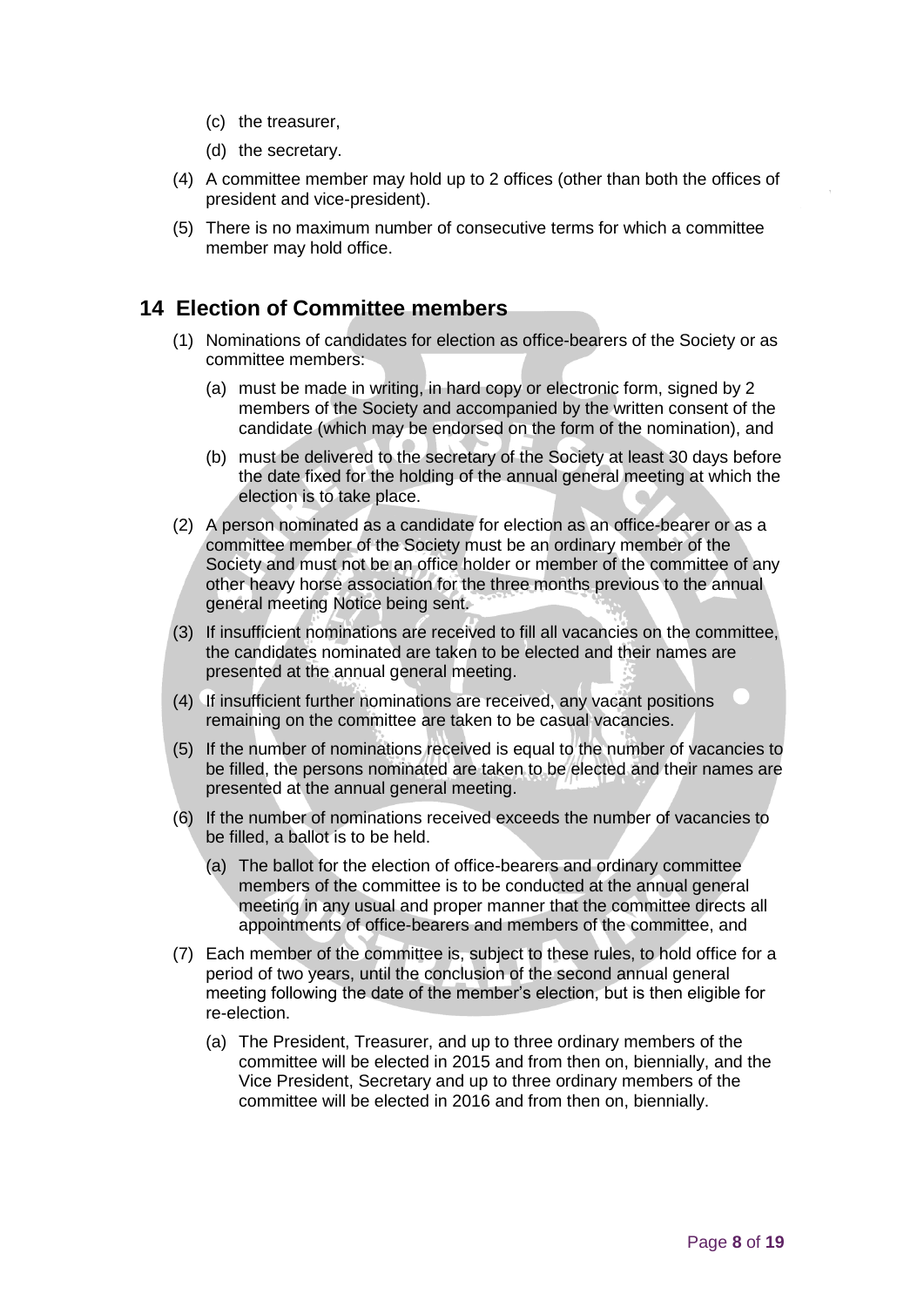## <span id="page-8-0"></span>**15 Secretary**

- (1) The secretary of the Society must, as soon as practicable after being appointed as secretary, lodge notice with the association of his or her address.
- (2) It is the duty of the secretary to keep minutes (whether in written or electronic form) of:
	- (a) all appointments of office-bearers and members of the committee, and
	- (b) the names of members of the committee present at a committee meeting or a general meeting, and
	- (c) all proceedings at committee meetings and general meetings.
- (3) Minutes of proceedings at a meeting must be signed by the chairperson of the meeting or by the chairperson of the next succeeding meeting.
- (4) The signature of the chairperson may be transmitted by electronic means for the purposes of subclause (3).

### <span id="page-8-1"></span>**16 Treasurer**

- (1) It is the duty of the treasurer of the Society to ensure:
	- (a) that all money due to the Society is collected and received and that all payments authorised by the association are made, and
	- (b) that correct books and accounts are kept showing the financial affairs of the Society, including full details of all receipts and expenditure connected with the activities of the association.

## <span id="page-8-2"></span>**17 Casual vacancies**

(1) In the event of a casual vacancy occurring in the membership of the committee, the committee may appoint a member of the Society to fill the vacancy.

 (a) The member so appointed is to hold office, subject to this constitution, until the annual general meeting next, or biennially, following the date of the appointment.

- (2) A casual vacancy in the office of a member of the committee occurs if the member:
	- (a) dies, or
	- (b) ceases to be a member of the association, or
	- (c) is or becomes an insolvent under administration within the meaning of the *[Corporations Act 2001](http://www.comlaw.gov.au/)* of the Commonwealth, or
	- (d) resigns office by notice in writing given to the secretary, or
	- (e) is removed from office under clause 18, or
	- (f) becomes a mentally incapacitated person, or
	- (g) is absent without the consent of the committee from 3 consecutive meetings of the committee, or
	- (h) is convicted of an offence involving fraud or dishonesty for which the maximum penalty on conviction is imprisonment for not less than 3 months, or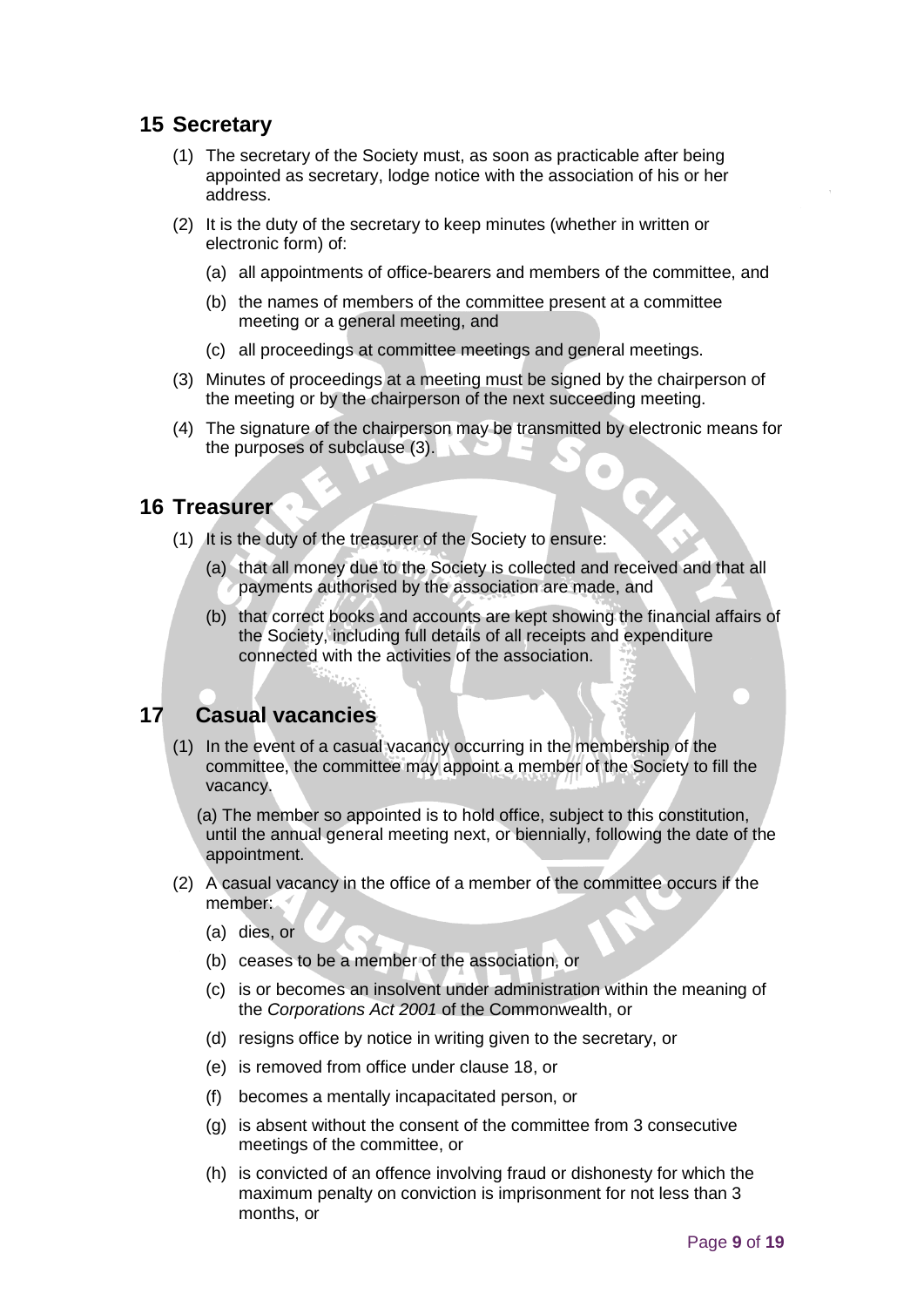(i) is prohibited from being a director of a company under Part 2D.6 (Disqualification from managing corporations) of the *[Corporations Act](http://www.comlaw.gov.au/)  [2001](http://www.comlaw.gov.au/)* of the Commonwealth.

## <span id="page-9-0"></span>**18 Removal of committee members**

- (1) The Society in general meeting may by resolution of 75% of those present, remove any member of the committee from the office of member before the expiration of the member's term of office and may by resolution appoint another person to hold office until the expiration of the term of office of the member so removed.
- (2) If a member of the committee to whom a proposed resolution referred to in subclause (1) relates makes representations in writing to the secretary or president (not exceeding a reasonable length) and requests that the representations be notified to the members of the Society, the secretary or the president may send a copy of the representations to each member of the association or, if the representations are not so sent, the member is entitled to require that the representations be read out at the meeting at which the resolution is considered.

## <span id="page-9-1"></span>**19 Committee meetings and quorum**

- (1) The committee must meet at least 2 times in each period of 12 months at the place and time that the committee may determine.
- (2) Additional meetings of the committee may be convened by the president or by any member of the committee.
- (3) Oral or written notice of a meeting of the committee must be given by the secretary to each member of the committee at least 48 hours (or any other period that may be unanimously agreed on by the members of the committee) before the time appointed for the holding of the meeting.
- (4) Notice of a meeting given under subclause (3) must specify the general nature of the business to be transacted at the meeting and no business other than that business is to be transacted at the meeting, except business which the committee members present at the meeting unanimously agree to treat as urgent business.
- (5) Any 3 members of the committee constitute a quorum for the transaction of the business of a meeting of the committee.
- (6) No business is to be transacted by the committee unless a quorum is present and if, within half an hour of the time appointed for the meeting, a quorum is not present, the meeting is to stand adjourned to the same place and at the same hour of the same day in the following week.
- (7) If at the adjourned meeting a quorum is not present within half an hour of the time appointed for the meeting, the meeting is to be dissolved.
- (8) At a meeting of the committee:
	- (a) the president or, in the president's absence, the vice-president is to preside, or
	- (b) if the president and the vice-president are absent or unwilling to act, one of the remaining members of the committee chosen by the members present at the meeting is to preside.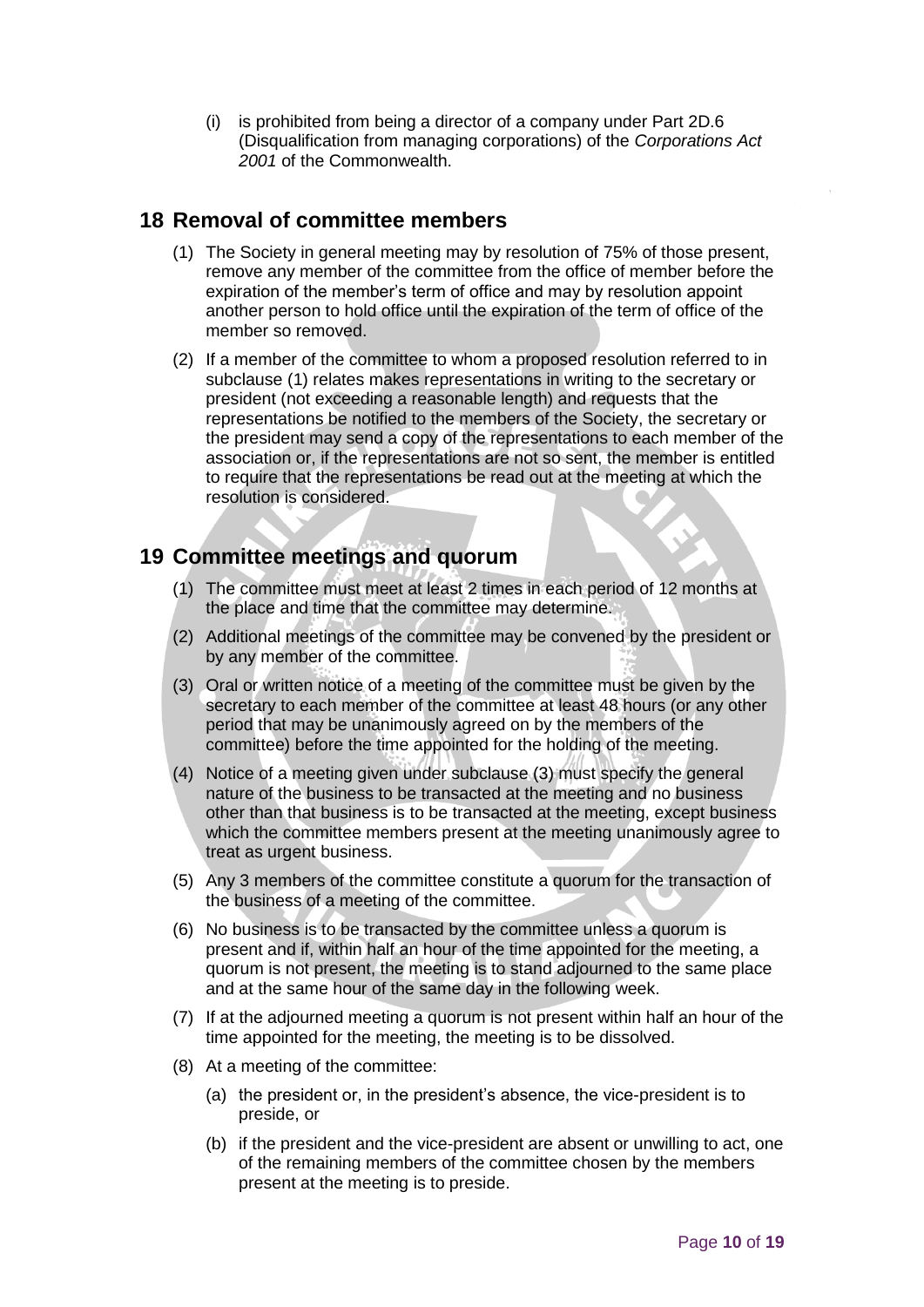## <span id="page-10-0"></span>**20 Appointment of association members as committee members to constitute quorum**

- (1) If at any time the number of committee members is less than the number required to constitute a quorum for a committee meeting, the existing committee members may appoint a sufficient number of members of the association as committee members to enable the quorum to be constituted.
- (2) A member of the committee so appointed is to hold office, subject to this constitution, until the annual general meeting next or biennially, following the date of the appointment.
- (3) This clause does not apply to the filling of a casual vacancy to which clause 17 applies.

## <span id="page-10-1"></span>**21 Use of technology at committee meetings**

- (1) A committee meeting may be held at 2 or more venues, with due notice, using any technology approved by the committee that gives each of the committee's members a reasonable opportunity to participate.
- (2) A committee member who participates in a committee meeting using that technology is taken to be present at the meeting and, if the member votes at the meeting, is taken to have voted in person.

## <span id="page-10-2"></span>**22 Delegation by committee to sub-committee**

- (1) The committee may, by instrument in writing, delegate to one or more subcommittees (consisting of the member or members of the association that the committee thinks fit) the exercise of any of the functions of the committee that are specified in the instrument, other than:
	- (a) this power of delegation, and
	- (b) a function which is a duty imposed on the committee by the Act or by any other law.
- (2) A function the exercise of which has been delegated to a sub-committee under this clause may, while the delegation remains unrevoked, be exercised from time to time by the sub-committee in accordance with the terms of the delegation.
- (3) A delegation under this clause may be made subject to any conditions or limitations as to the exercise of any function, or as to time or circumstances, that may be specified in the instrument of delegation.
- (4) Despite any delegation under this clause, the committee may continue to exercise any function delegated.
- (5) Any act or thing done or suffered by a sub-committee acting in the exercise of a delegation under this clause has the same force and effect as it would have if it had been done or suffered by the committee.
- (6) The committee may, by instrument in writing, revoke wholly or in part any delegation under this clause.
- (7) A sub-committee may meet and adjourn as it thinks proper.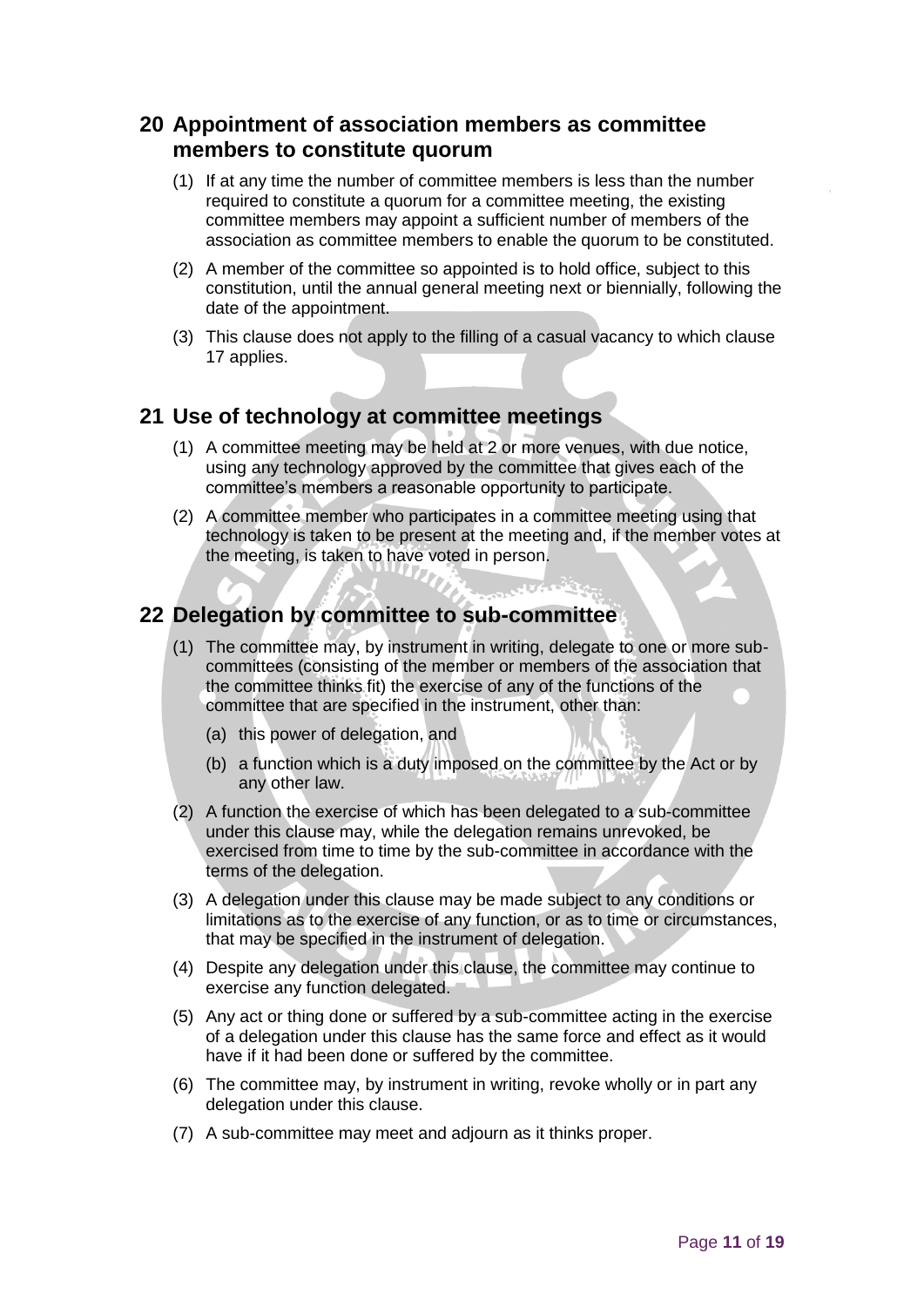## <span id="page-11-0"></span>**23 Committee Voting and Decisions**

- (1) Questions arising at a meeting of the committee or of any sub-committee appointed by the committee are to be determined by a majority of the votes of members of the committee or sub-committee present at the meeting.
- (2) Each member present at a meeting of the committee or of any subcommittee appointed by the committee (including the person presiding at the meeting) is entitled to one vote but, in the event of an equality of votes on any question, the person presiding may exercise a second or casting vote.
- (3) Subject to clause 19 (5), the committee may act despite any vacancy on the committee.
- (4) Any act or thing done or suffered, or purporting to have been done or suffered, by the committee or by a sub-committee appointed by the committee, is valid and effectual despite any defect that may afterwards be discovered in the appointment or qualification of any member of the committee or sub-committee.

 $\begin{array}{c} \begin{array}{c} \begin{array}{c} \begin{array}{c} \end{array} \end{array} \end{array} \end{array} \end{array}$ 

## **24 Conflicts of Interest**

- (1) In the event that any person, member of the executive, member of any subcommittee of the society or persons found to be directly or indirectly affiliated with the Society and having a direct or indirect interest in any present or anticipated contract, agreement arrangement or otherwise, that would be in the absolute discretion of the committee be deemed to be a conflict of interest, then not withstanding anything else contained herein, the committee may by unanimous special resolution decide within their absolute discretion any measure deemed necessary to deal with any conflict of interests.
	- (a) Any decision made by the committee shall be final and binding and may only be amended by further special resolution.
- (2) It is the duty of committee members, and any members attending meetings, to disclose any conflicts.  $''$  (  $\cup$ للطابع ومستنقل
- (3) A committee member has a direct interest in a matter being considered or about to be considered at a committee meeting, if the interest appears to raise a conflict with the proper performance of his or her duties in relation to the consideration of the matter.
- (4) The committee member must, as soon as possible after becoming aware of this interest, disclose the nature of the interest at a committee meeting.
- (5) The committee must deal with the any disclosure of interest as required by section 31 of the Act.
- (6) The committee member must not be present during the discussion to assess if there is a conflict.
- (7) If it is agreed that there is a conflict of interest, the committee member cannot be present during any discussion regarding the matter either at a committee meeting or outside the committee meeting.
- (8) The details of the interest must be recorded in the committee meeting minutes and in the Register of disclosed interests.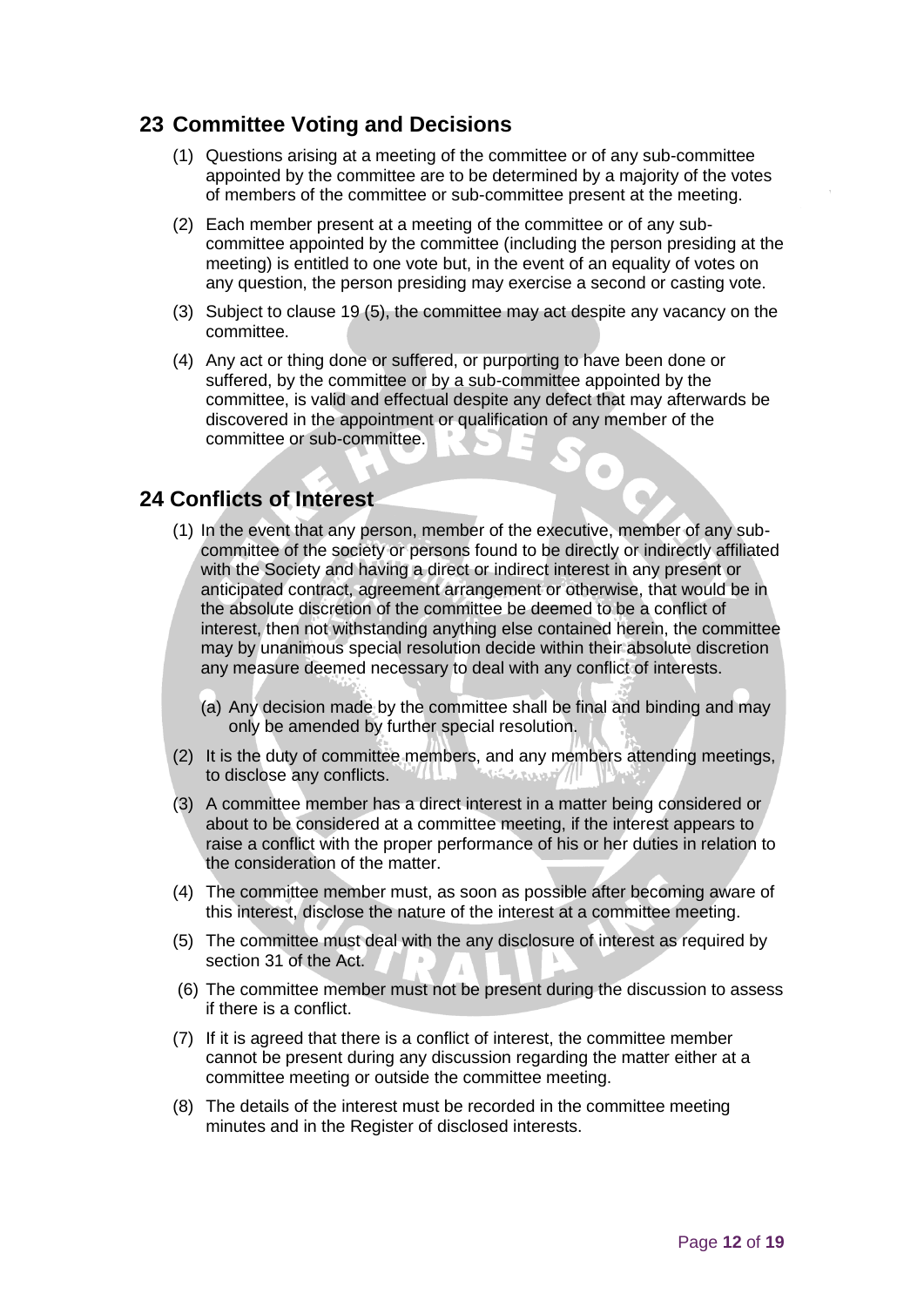## <span id="page-12-0"></span>**Part 4 General meetings**

### <span id="page-12-1"></span>**25 Annual general meetings - holding of**

- (1) The Society must hold its annual general meetings:
	- (a) within 6 months after the close of the association's financial year, or
	- (b) within any later time that may be allowed or prescribed under section 37 (2) (b) of the Act.

### <span id="page-12-2"></span>**26 Annual general meetings - calling of and business at**

- (1) The annual general meeting of the association is, subject to the Act and to clause 25, to be convened on the date and at the place and time that the committee thinks fit.
- (2) In addition to any other business which may be transacted at an annual general meeting and which must be included in the notice of meeting, the business of an annual general meeting is to include the following:
	- (a) to confirm the minutes of the last preceding annual general meeting and of any special general meeting held since that meeting,
	- (b) to receive from the committee reports on the activities of the association during the last preceding financial year,
	- (c) to elect office-bearers of the association and ordinary committee members,
	- (d) to receive and consider any financial statement or report required to be submitted to members under the Act.
- (3) An annual general meeting must be specified as that type of meeting in the notice convening it.

### <span id="page-12-3"></span>**27 Special general meetings - calling of**

- (1) The committee may, whenever it thinks fit, convene a special general meeting of the association.
- (2) The committee must, on the requisition of at least 51% of the total number of ordinary members, convene a special general meeting of the association.
- (3) A requisition of members for a special general meeting:
	- (a) must be in writing, and
	- (b) must state the purpose or purposes of the meeting, and
	- (c) must be signed by the members making the requisition, and
	- (d) must be lodged with the secretary, and
	- (e) may consist of several documents in a similar form, each signed by one or more of the members making the requisition.
- (4) If the committee fails to convene a special general meeting to be held within 1 month after the date on which a requisition of members for the meeting is lodged with the secretary, any one or more of the members who made the requisition may convene a special general meeting to be held not later than 3 months after that date.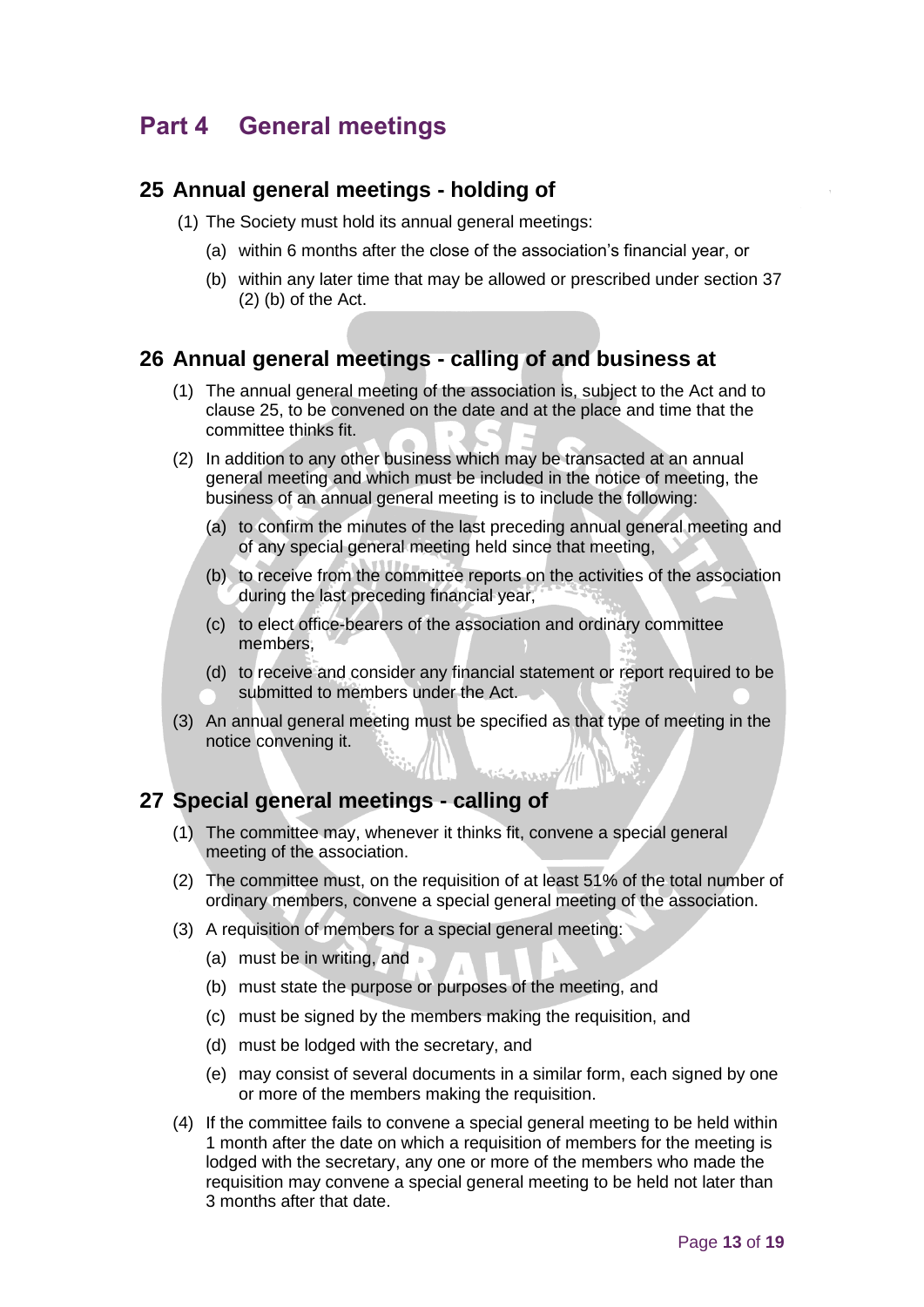- (5) A special general meeting convened by a member or members as referred to in subclause (4) must be convened as nearly as is practicable in the same manner as general meetings are convened by the committee.
- (6) For the purposes of subclause (3):
	- (a) a requisition may be in electronic form, and
	- (b) a signature may be transmitted, and a requisition may be lodged, by electronic means.

## <span id="page-13-0"></span>**28 Notice**

- (1) The secretary must, at least 14 days before the date fixed for the holding of the general meeting, give a notice to each ordinary member of the Society specifying the place, date and time of the meeting and the nature of the business proposed to be transacted at the meeting.
- (2) If the nature of the business proposed to be dealt with at a general meeting requires a special resolution, the secretary must cause notice to be given to each member 21 days before the date fixed for the holding of the meeting, specifying, in addition to the matter required under subclause (1), the intention to propose the motion as a special resolution.
- (3) No business other than that specified in the notice convening a general meeting is to be transacted at the meeting except, in the case of an annual general meeting, business which may be transacted under clause 26 (2).
- (4) A member desiring to bring any notice of motion before a general meeting may give notice in writing of that motion to the secretary who must include that motion in the next notice calling a general meeting given after receipt of the notice from the member.

## <span id="page-13-1"></span>**29 Quorum for general meetings**

- (1) No item of business is to be transacted at a general meeting unless a quorum of members entitled under this constitution to vote is present during the time the meeting is considering that item.
- (2) Five members present (being members entitled under this constitution to vote at a general meeting) constitute a quorum for the transaction of the business of a general meeting.
- (3) If within half an hour after the appointed time for the commencement of a general meeting a quorum is not present, the meeting:
	- (a) if convened on the requisition of members—is to be dissolved, and
	- (b) in any other case—is to stand adjourned to the same day in the following week at the same time and (unless another place is specified at the time of the adjournment by the person presiding at the meeting or communicated by written notice to members given before the day to which the meeting is adjourned) at the same place.
- (4) If at the adjourned meeting a quorum is not present within half an hour after the time appointed for the commencement of the meeting, the members present (being at least 3) are to constitute a quorum.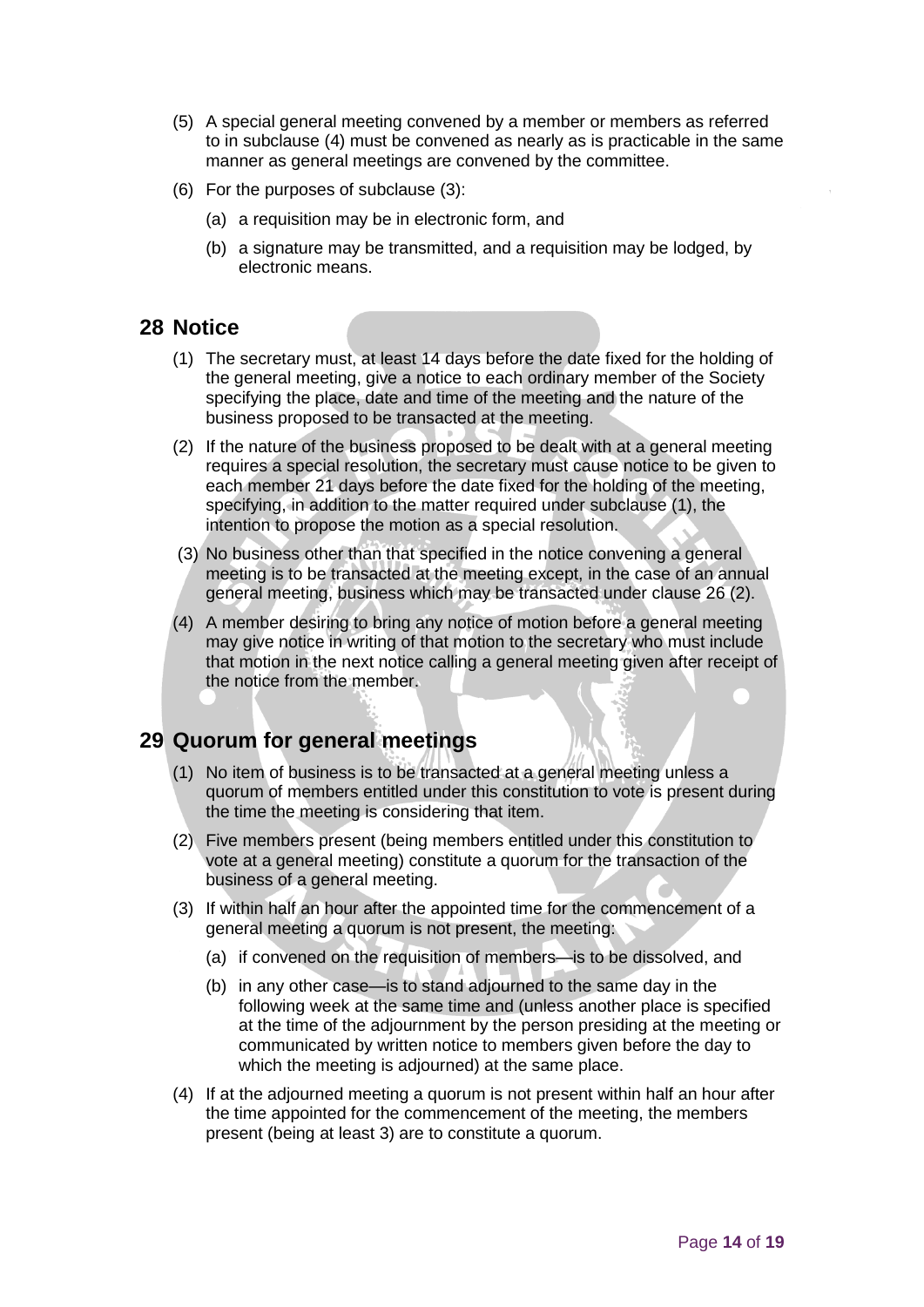## <span id="page-14-0"></span>**30 Presiding member**

- (1) The president or, in the president's absence, the vice-president, is to preside as chairperson at each general meeting of the association.
- (2) If the president and the vice-president are absent or unwilling to act, the members present must elect one of their number to preside as chairperson at the meeting.

## <span id="page-14-1"></span>**31 Adjournment**

- (1) The chairperson of a general meeting at which a quorum is present may, with the consent of the majority of members present at the meeting, adjourn the meeting from time to time and place to place, but no business is to be transacted at an adjourned meeting other than the business left unfinished at the meeting at which the adjournment took place.
- (2) If a general meeting is adjourned for 14 days or more, the secretary must give written or oral notice of the adjourned meeting to each member of the Society stating the place, date and time of the meeting and the nature of the business to be transacted at the meeting.
- (3) Except as provided in subclauses (1) and (2), notice of an adjournment of a general meeting or of the business to be transacted at an adjourned meeting is not required to be given.

## <span id="page-14-2"></span>**32 Making of decisions**

- (1) A question arising at a general meeting of the Society is to be determined by:
	- (a) a show of hands or, if the meeting is one to which clause 36 applies, any appropriate corresponding method that the committee may determine, or
	- (b) if on the motion of the chairperson or if 5 or more members present at the meeting decide that the question should be determined by a written ballot—a written ballot.
- (2) If the question is to be determined by a show of hands, a declaration by the chairperson that a resolution has, on a show of hands, been carried or carried unanimously or carried by a particular majority or lost, or an entry to that effect in the minute book of the association, is evidence of the fact without proof of the number or proportion of the votes recorded in favour of or against that resolution.
- (3) Subclause (2) applies to a method determined by the committee under subclause (1) (a) in the same way as it applies to a show of hands.
- (4) If the question is to be determined by a written ballot, the ballot is to be conducted in accordance with the directions of the chairperson.

## <span id="page-14-3"></span>**33 Special resolutions**

- (1) A special resolution is a motion that is moved and included in the Notice of Meeting.
- (2) A change in the Society's name, objects or constitution may only be made by special resolution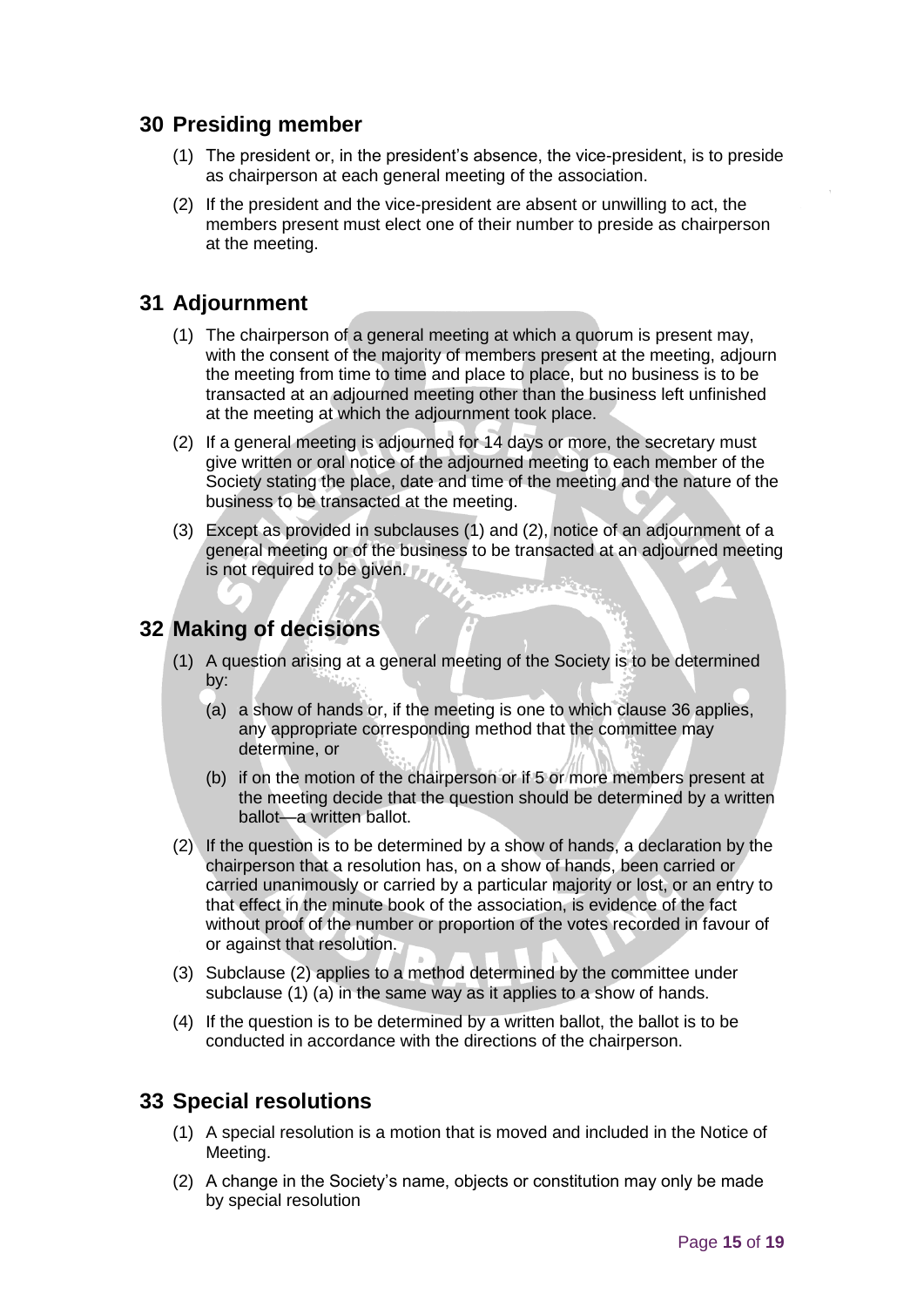(3) A special resolution may only be passed by the Society in accordance with section 39 of the Act and requires a majority vote of 75% of members present.

## <span id="page-15-0"></span>**34 Voting**

- (1) Only ordinary members are eligible to vote at meetings: and
- (2) Each ordinary member is entitled to only one vote and may not duplicate under 'joint or partnerships'
- (4) To be eligible to vote, a member must be an ordinary member, and financial, on the date that the secretary gives notice of the meeting to each ordinary member.
- (3) A member is not entitled to vote at any general meeting of the Society unless all money due and payable by the member to the association has been paid.
- (5) In the case of an equality of votes on a question at a general meeting, the chairperson of the meeting is entitled to exercise a second or casting vote.

## <span id="page-15-1"></span>**35 Proxy Votes**

- (1) Each ordinary member is to be entitled to appoint another ordinary member as proxy by notice given to the secretary no later than 48 hours before the time of the meeting in respect of which the proxy is appointed, providing that their appointed ordinary member does not hold more than one proxy.
- (2) The secretary will send proxy forms to ordinary members on request.

## <span id="page-15-2"></span>**36 Use of technology at general meetings**

- (1) A general meeting may be held at 2 or more venues using any technology approved by the committee that gives each of the Society's members a reasonable opportunity to participate.
- (2) An ordinary member of an Society who participates in a general meeting using that technology is taken to be present at the meeting and, if the member votes at the meeting, is taken to have voted in person.

LIA IS

## <span id="page-15-3"></span>**Part 5 Miscellaneous**

### <span id="page-15-4"></span>**37 Insurance**

(1) The association may effect and maintain insurance.

## <span id="page-15-5"></span>**38 Funds - source**

(1) The funds of the Society are to be derived from entrance fees and annual subscriptions of members, donations and, subject to any resolution passed by the association in general meeting, any other sources that the committee determines.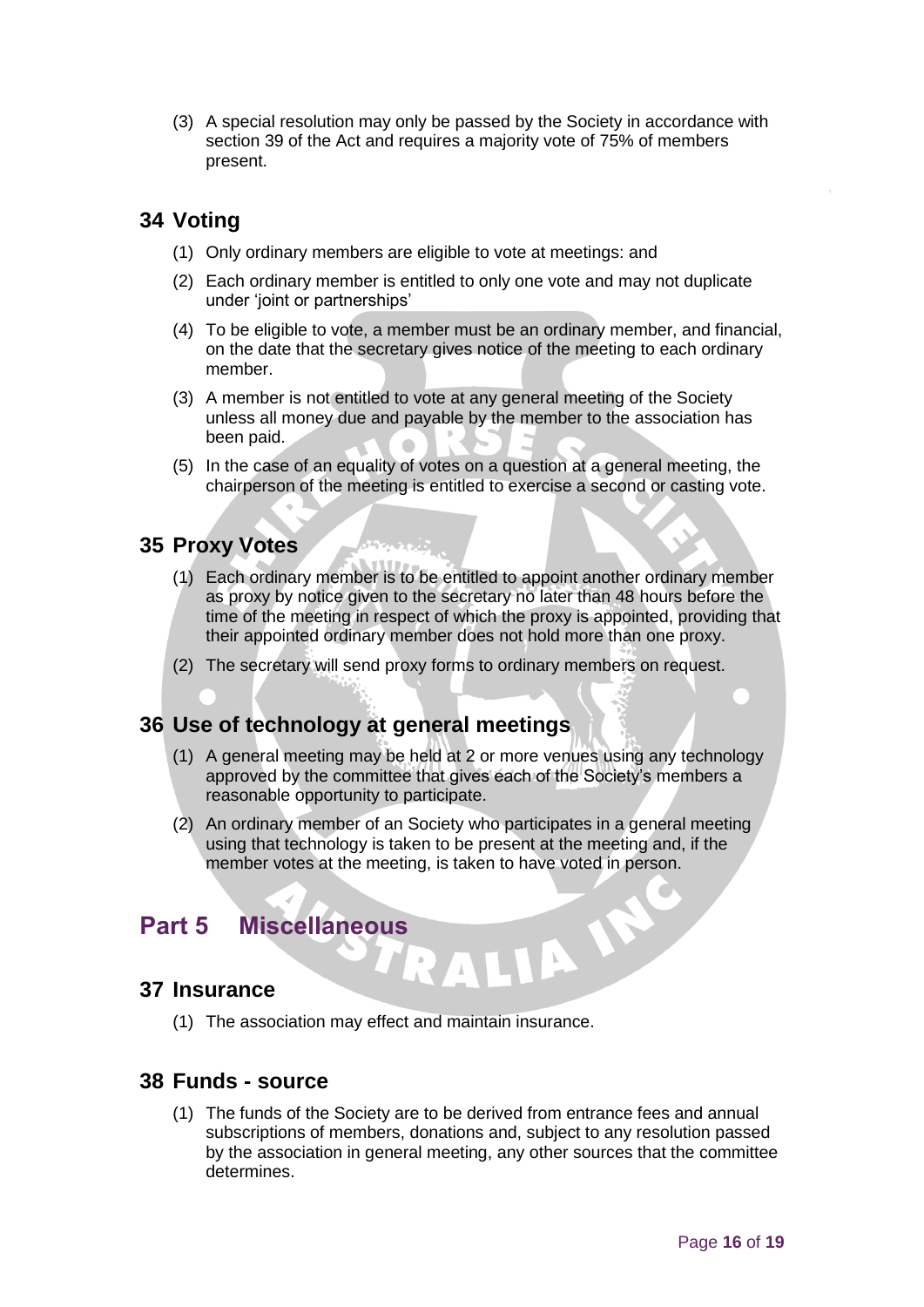(2) All money received by the Society must be deposited as soon as practicable and without deduction to the credit of the association's bank or other authorised deposit-taking institution account.

## <span id="page-16-0"></span>**39 Funds - management**

- (1) Subject to any resolution passed by the Society in general meeting, the funds of the Society are to be used solely in pursuance of the objects of the association in the manner that the committee determines.
- (2) All cheques, drafts, bills of exchange, promissory notes and other negotiable instruments must be signed by 2 authorised signatories.

## <span id="page-16-1"></span>**40 Society is non-profit**

(1) Subject to the Act and the Regulation, the Society must apply its funds and assets solely in pursuance of the objects of the association and must not conduct its affairs so as to provide a pecuniary gain for any of its members.

## <span id="page-16-2"></span>**41 Distribution of property on winding up of association**

- (1) The Society may be wound up voluntarily if the Society so resolves by special resolution.
- (2) Subject to the Act and the Regulations, in a winding up of the Society, any surplus property of the Society is to be transferred to another organisation with similar objects and which is not carried on for the profit or gain of its individual members.
- (3) In this clause, a reference to the surplus property of the Society is a reference to that property of the Society remaining after satisfaction of the debts and liabilities of the association and the costs, charges and expenses of the winding up of the association.

## <span id="page-16-3"></span>**42 Change of name, objects and constitution**

(1) After a special resolution to that effect has been passed, an application for registration of a change in the Society's name, objects or constitution in accordance with section 10 of the Act is to be made by the public officer or a committee member.

## <span id="page-16-4"></span>**43 Custody of books etc**

- (1) Except as otherwise provided by this constitution, all records, books and other documents relating to the association must be kept in New South Wales:
	- (a) at the main premises of the Society, in the custody of the public officer or a member of the Society (as the committee determines), or
	- (b) if the association has no premises, at the Society's official address, in the custody of the public officer.
- (2) The Financial statements presented at the annual general meeting in accordance with the Act, and all of the Society's records, must be kept on file for a minimum of 5 years.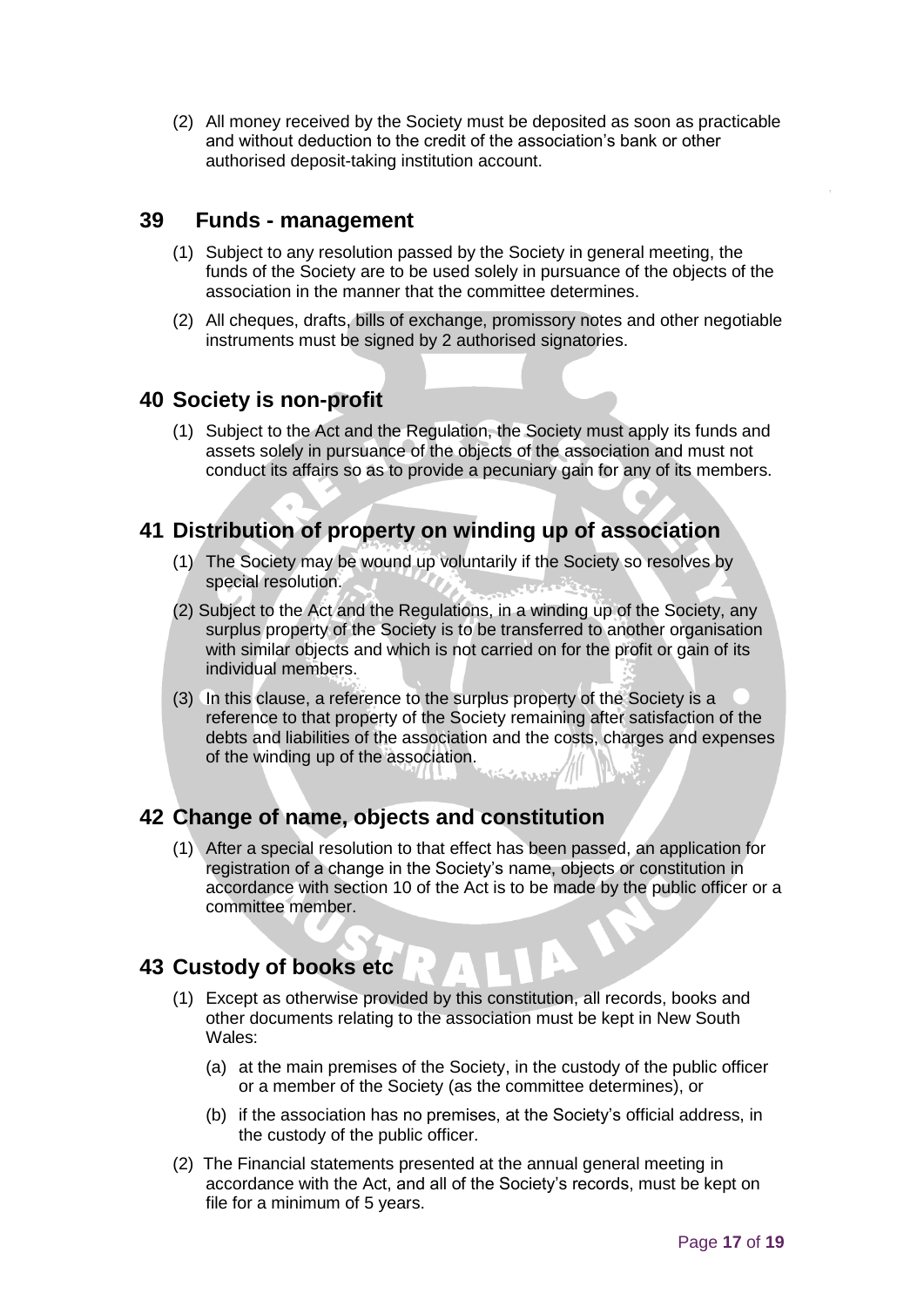## <span id="page-17-0"></span>**44 Inspection of books etc**

- (1) The following documents must be open to inspection, free of charge, by a member of the association at any reasonable hour:
	- (a) records, books and other financial documents of the association,
	- (b) this constitution,
	- (c) minutes of all committee meetings and general meetings of the Society.
- (2) A member of the association may obtain a copy of any of the documents referred to in subclause (1) on payment of a fee of not more than \$1 for each page copied.
- (3) Despite subclauses (1) and (2), the committee may refuse to permit a member of the association to inspect or obtain a copy of records of the association that relate to confidential, personal, employment, commercial or legal matters or where to do so may be prejudicial to the interests of the Society.

## <span id="page-17-1"></span>**45 Service of notices**

- (1) For the purpose of this constitution, a notice may be served on or given to a person:
	- (a) by delivering it to the person personally, or
	- (b) by sending it by pre-paid post to the address of the person, or
	- (c) by sending it by facsimile transmission or some other form of electronic transmission to an address specified by the person for giving or serving the notice.
- (2) For the purpose of this constitution, a notice is taken, unless the contrary is proved, to have been given or served:
	- (a) in the case of a notice given or served personally, on the date on which it is received by the addressee, and
	- (b) in the case of a notice sent by pre-paid post, on the date when it would have been delivered in the ordinary course of post, and
	- (c) in the case of a notice sent by facsimile transmission or some other form of electronic transmission, on the date it was sent or, if the machine or computer from which the transmission was sent produces a report indicating that the notice was sent on a later date, on that date.

### <span id="page-17-2"></span>**46 Financial year**

(1) The financial year of the Society is each period of 12 months after the expiration of the previous financial year of the Society, commencing on 1 July and ending on the following 30 June.

### **47. Code of Conduct**

- (1) All members of the Society should endeavour to abide by the Society's Code of Conduct.
- (2) **Code of Conduct for all members**: